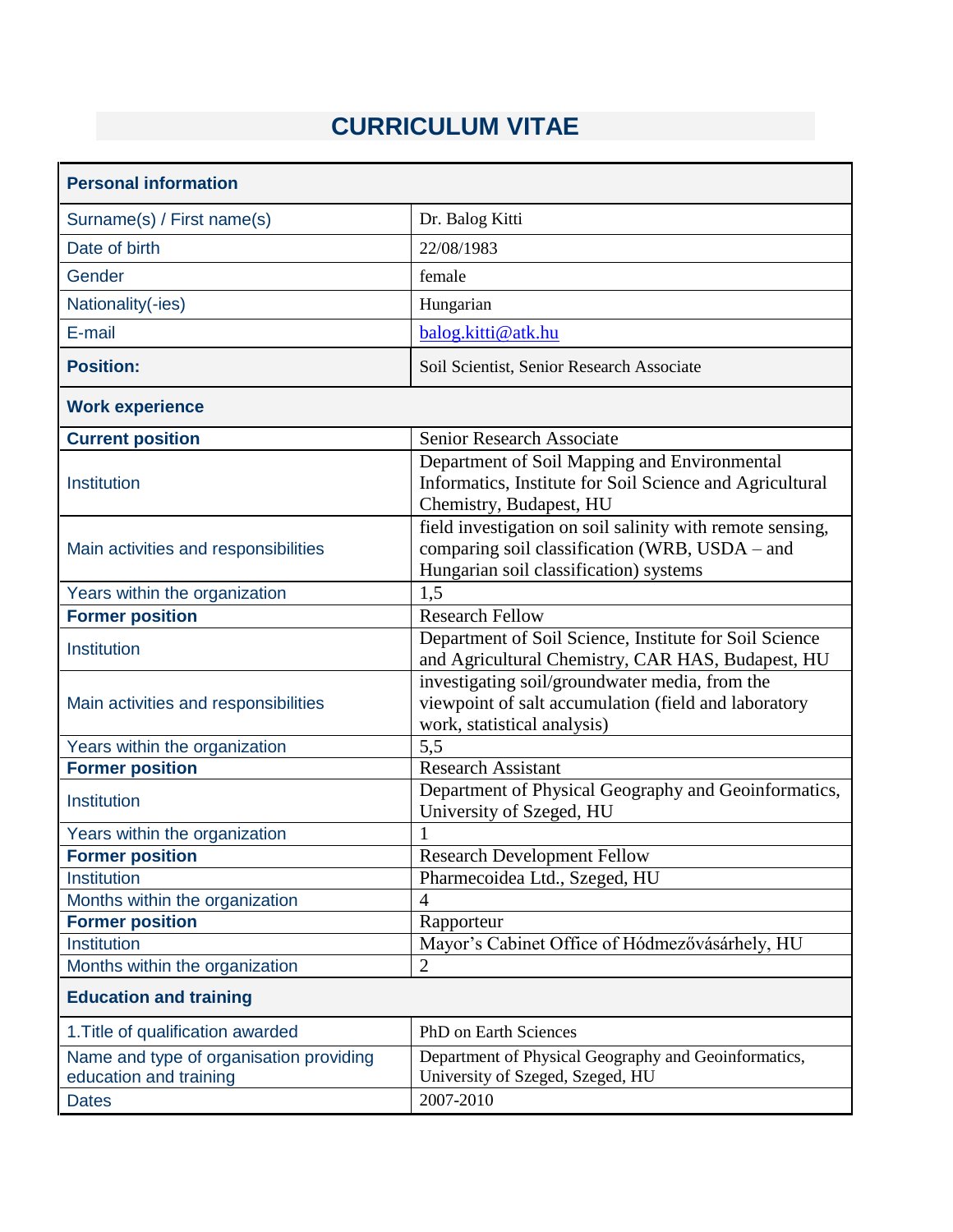| 2. Title of qualification awarded                                           |                  |                                                          | Environmentalist                                                                            |                                                                                      |                 |             |               |  |
|-----------------------------------------------------------------------------|------------------|----------------------------------------------------------|---------------------------------------------------------------------------------------------|--------------------------------------------------------------------------------------|-----------------|-------------|---------------|--|
| Name and type of organisation providing                                     |                  |                                                          |                                                                                             | University of Szeged, Szeged, HU                                                     |                 |             |               |  |
| education and training                                                      |                  |                                                          |                                                                                             |                                                                                      |                 |             |               |  |
| <b>Dates</b>                                                                |                  |                                                          |                                                                                             | 2002-2007                                                                            |                 |             |               |  |
| 3. Title of qualification awarded                                           |                  |                                                          |                                                                                             | Soil Protecting Professional                                                         |                 |             |               |  |
| Name and type of organisation providing<br>education and training           |                  |                                                          |                                                                                             | Szent István University, Gödöllő, HU                                                 |                 |             |               |  |
| <b>Dates</b>                                                                |                  |                                                          |                                                                                             | 2012-2014                                                                            |                 |             |               |  |
| 4. Title of qualification awarded                                           |                  |                                                          |                                                                                             | Environmental rapporteur                                                             |                 |             |               |  |
| Name and type of organisation providing<br>education and training           |                  |                                                          |                                                                                             | TÜV Rheinland Academy, Budapest, HU                                                  |                 |             |               |  |
| <b>Dates</b>                                                                |                  |                                                          |                                                                                             | 2009                                                                                 |                 |             |               |  |
| <b>Language skills</b>                                                      |                  |                                                          |                                                                                             |                                                                                      |                 |             |               |  |
|                                                                             | Level of Exam    |                                                          |                                                                                             | Year                                                                                 |                 | <b>Type</b> |               |  |
| <b>English</b>                                                              | Intermediate "C" |                                                          |                                                                                             | 2001                                                                                 |                 | Pitman      |               |  |
| Italian                                                                     | Elementary "B1"  |                                                          |                                                                                             | 2009                                                                                 |                 | Origo       |               |  |
| <b>Professional experience</b>                                              |                  |                                                          |                                                                                             |                                                                                      |                 |             |               |  |
| Organisation                                                                |                  | <b>Position</b>                                          |                                                                                             | <b>Main activities</b>                                                               | Location        |             | Date: from-to |  |
| University of Szeged                                                        |                  | Research<br>Assistant                                    |                                                                                             | Research, laboratory<br>Szeged<br>works, education                                   |                 | 2007-2011   |               |  |
| <b>Institute for Soil Science</b><br>and Agricultural<br>Chemistry, CAR HAS |                  | Research<br>Fellow -><br>Senior<br>Research<br>Associate |                                                                                             | Research, laboratory<br>and field works,<br>statistical analysis,<br>article writing | <b>Budapest</b> |             | 2012-         |  |
| <b>Membership in professional bodies</b>                                    |                  |                                                          |                                                                                             | Hungarian Soil Science Society                                                       |                 |             |               |  |
| <b>References</b>                                                           |                  |                                                          |                                                                                             | List of publications attached                                                        |                 |             |               |  |
| <b>Participation in projects</b>                                            |                  |                                                          |                                                                                             |                                                                                      |                 |             |               |  |
|                                                                             |                  |                                                          |                                                                                             | 2010-2011 TÁMOP-4.2.1. B-09/1/KONV,                                                  |                 |             |               |  |
|                                                                             |                  |                                                          |                                                                                             | Environmental Science, Sub-Program: Energetics, 4.1.                                 |                 |             |               |  |
|                                                                             |                  |                                                          | Climate Research; University of Szeged, HU                                                  |                                                                                      |                 |             |               |  |
|                                                                             |                  |                                                          | 2012-2015 OTKA NN 79835: Statistical and<br>hydrological modeling of soil and subsoil salt- |                                                                                      |                 |             |               |  |
|                                                                             |                  |                                                          | accumulation caused by tree plantations established                                         |                                                                                      |                 |             |               |  |
|                                                                             |                  |                                                          | above shallow saline groundwater, ISSAAC CAR                                                |                                                                                      |                 |             |               |  |
|                                                                             |                  |                                                          | HAS, Budapest, HU                                                                           |                                                                                      |                 |             |               |  |
|                                                                             |                  |                                                          | 2014-2015 KEOP-7.9.0/12-2013-0011: Preparation of                                           |                                                                                      |                 |             |               |  |
|                                                                             |                  |                                                          | water resources management to improve the ecological                                        |                                                                                      |                 |             |               |  |
|                                                                             |                  |                                                          | state of Danube-Tisza Ridge, ISSAAC CAR HAS,                                                |                                                                                      |                 |             |               |  |
|                                                                             |                  |                                                          |                                                                                             | Budapest, HU                                                                         |                 |             |               |  |
|                                                                             |                  |                                                          | 2015-2017 MTA PD-029/2015 Identification of                                                 |                                                                                      |                 |             |               |  |
|                                                                             |                  |                                                          | shallow geological processes resulting from                                                 |                                                                                      |                 |             |               |  |
|                                                                             |                  |                                                          | afforestation based on soil and groundwater database,                                       |                                                                                      |                 |             |               |  |
|                                                                             |                  |                                                          |                                                                                             | ISSAAC CAR HAS, Budapest, HU                                                         |                 |             |               |  |